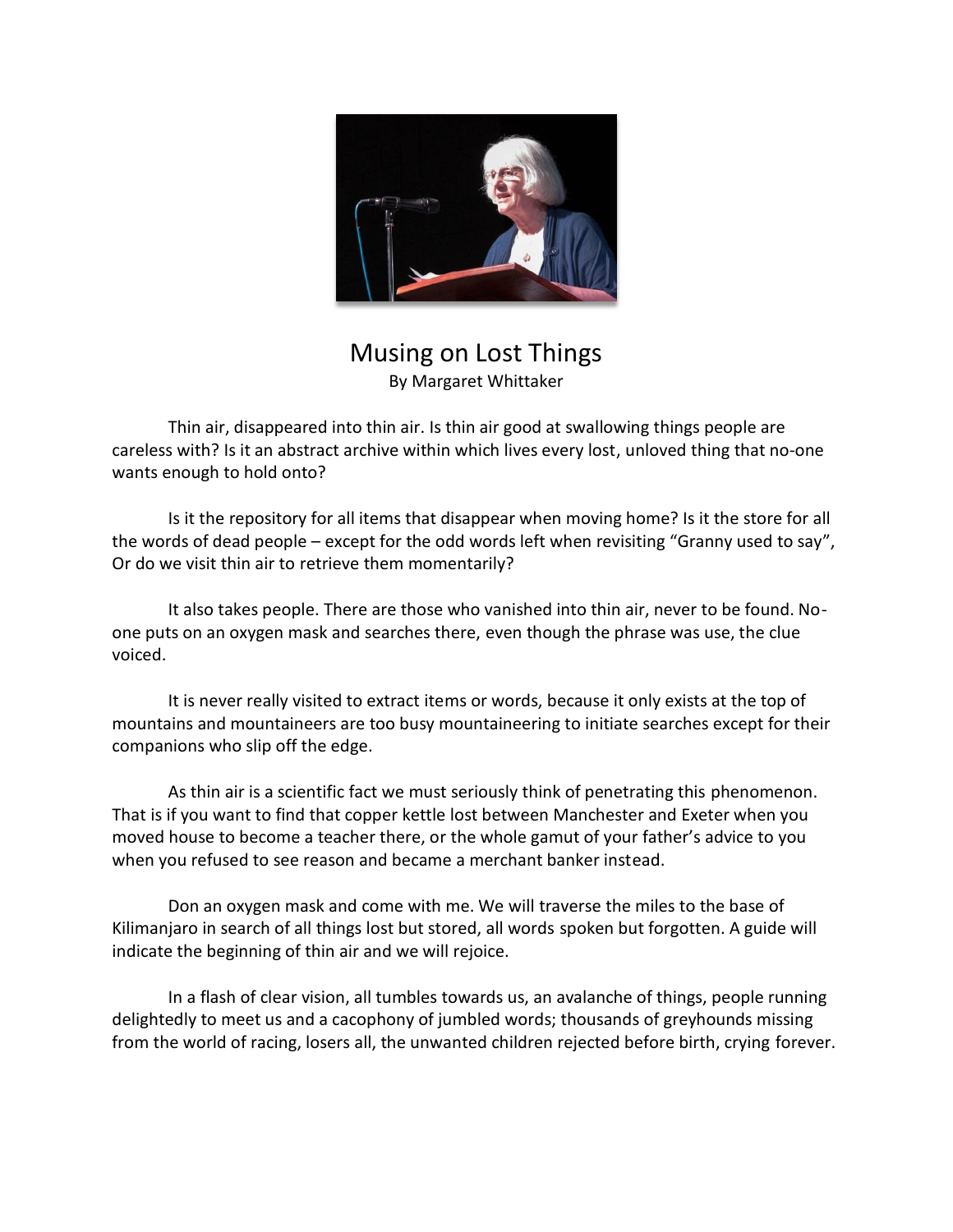There are rejected lovers who left to start anew and were forgotten; the hate words thrown at children who need guidance not anger and the words of love and endearment that were not heard.

There are bodies of birds and animals we never see die, and momentary sadnesses felt long ago. There are trillions of fallen leaves that never accumulated now in the final grave of unrecorded stuff. Everything lost and forgotten is in a wastepaper basket of unwritten works and fragmentary thought.

This is not what we expected. There is no order, no cataloguing. No keeper of thin air. We do not find what we were looking for, we are tired and assaulted, our initial excitement and resolve melt into thin air and we are lone and lost on a mountain.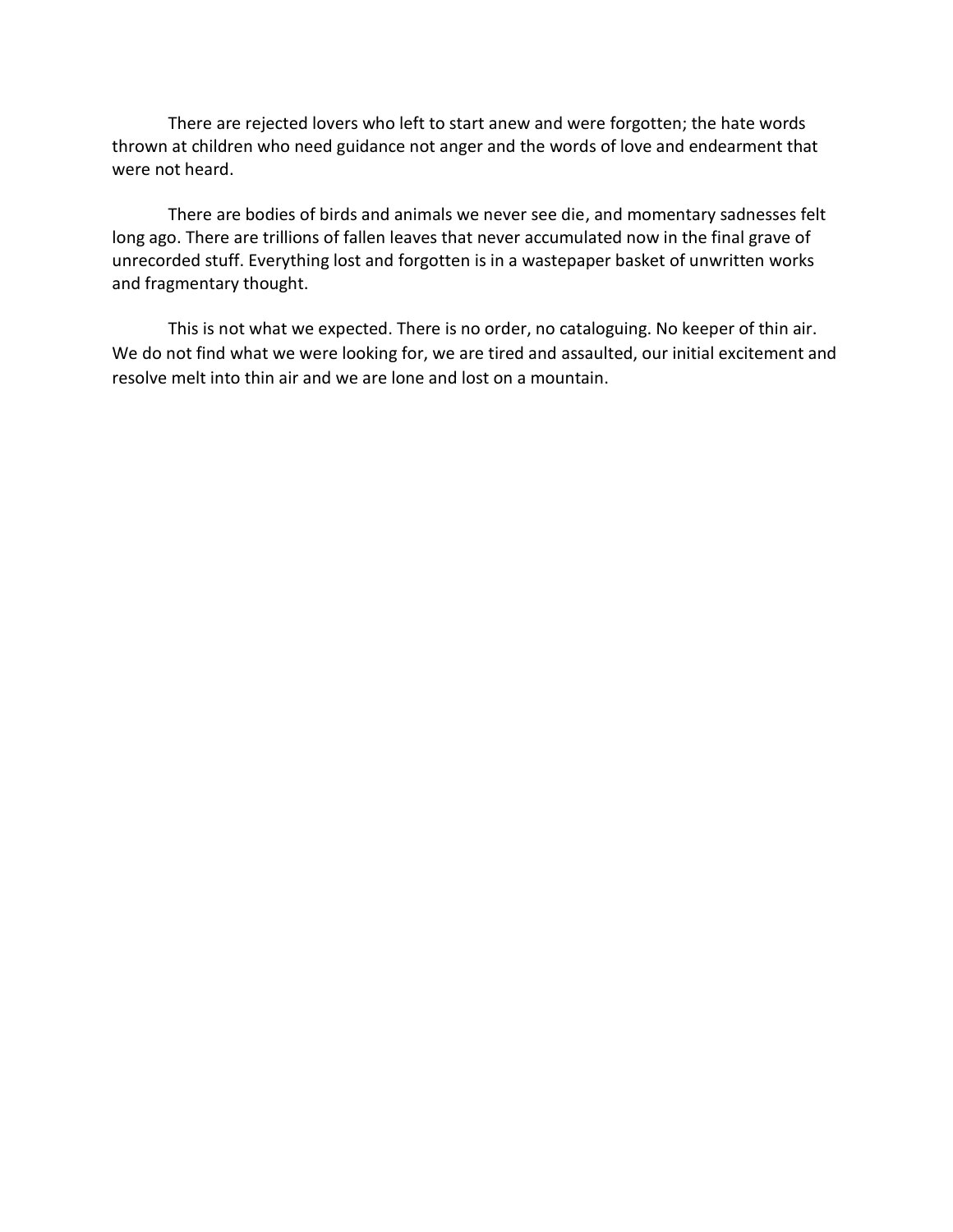

## The Boy Next Door By Indu Kumar

The funeral was held in the local church. Sadly, very few people attended. Alas nobody knew the family. The vicar expressed his deep sorrow. Thankfully the church was filled with fresh flowers from the recent harvest festival.

After the short service the family left the church with emptiness in their hearts drained of all emotions, hollow and almost dead inside.

The outside world carried on. Young parents pushing babies in their pushchairs. Excited kids eating crisps and chocolate from the corner shop, after school. Exhausted workers relieved at the end of shifts looking forward to going home. The family did not 'see' any of this. They were in another world, their very sad world.

6 months earlier

Emily lay in bed staring at the ceiling. "Could she make it another day" she thought. Emily was at an all-time low. She reached rock bottom. Whichever way she turned, she could only see darkness. Not even a flicker of light. She had reached the depths of despair. "How did I get here" she pondered.

She had a highly paid job with good colleagues, a supporting family and a loving partner. She ticked all the boxes. But what happened. She could not explain it. It just happened gradually. Not overnight but gradually. It wasn't an event or an incident. Emily just lost interest in her job, her house, family and friends. She lost interest in her surroundings and then in life itself.

She tried a new look and holidays. The doctors put her on medication but nothing worked. She lost her job, her house, her partner and her family. She distanced herself from everyone. Now Emily was a recluse, physically and mentally, very far away from everyone in her life!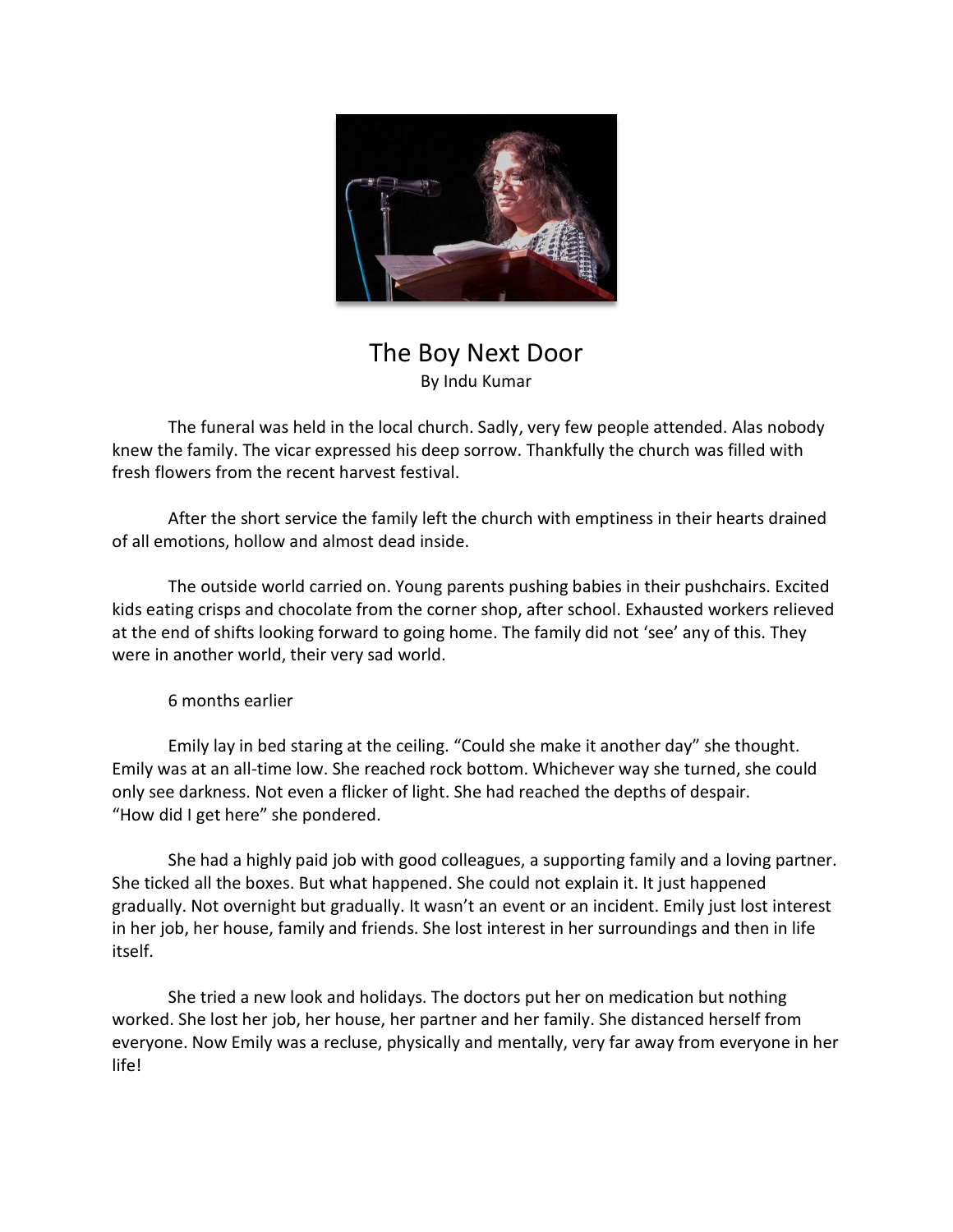She got more and more depressed. On a good day she wondered reasonably why this was happening to her. She had everything and yet she felt so alone. She had plenty of money what was the value of money unless you spent it. Just paper, a number in the bank.

Why could she not think how lucky she was that she would not starve or have to walk miles and miles for a morsel of food or a drop of water?

Or why could she not think that she had warm cozy house at the end of a day and did not have to sleep on the street. That she did not have to leave her country, as her family was blown up and the streets were like a war zone.

It did not work that way did it. Otherwise we would all wake up every morning counting our blessings. Why did we not think that way? Why did she not have these thoughts in her head to make her feel how lucky she was. No, all this did not matter. "I am so lucky" she should think "compared to others in this same world." But no, it did not happen like that! When she felt low, so low she was in depths of despair she could only think she had nothing.

Yes she had nothing! Every other person in the world had more than her she thought.

Emily lay in bed staring at the ceiling. Could she make it for another day she wondered.

The doorbell was ringing. Emily had few visitors. She had few friends and the ones she had gave up as she turned them away. She tried to ignore it but it kept ringing. Reluctantly she opened the door.

"Please can I have my ball back". A little voice said.

Emily looked down.

For the first time in a long time Emily actually made eye contact with a person. A frail little boy stood in front of her. He had a pasty face with blond tussled hair but it was his eyes held Emily. They were deep blue warm pleading eyes. He wore a T shirt too big for him and baggy trousers.

"My ball is in your garden, can I get it?" repeated the little boy quietly as he sized her up. Emily nodded. "Thank you" he said and scampered off like a scared rabbit to get it. Emily saw him quickly disappear. Maybe he heard her reputation from the neighbours. She did not blame him. Probably thought she was a witch who would eat him alive!

The next day the little boy was back for his ball. This time he picked up his ball and saw Emily at the door, watching him.

"I am Sam from next door" he picked the courage and held out his little hand.

Every evening Emily saw Sam playing with his ball and very often it landed in her garden. Every time he knocked on her door and asked if he could get it. Emily should have been irritated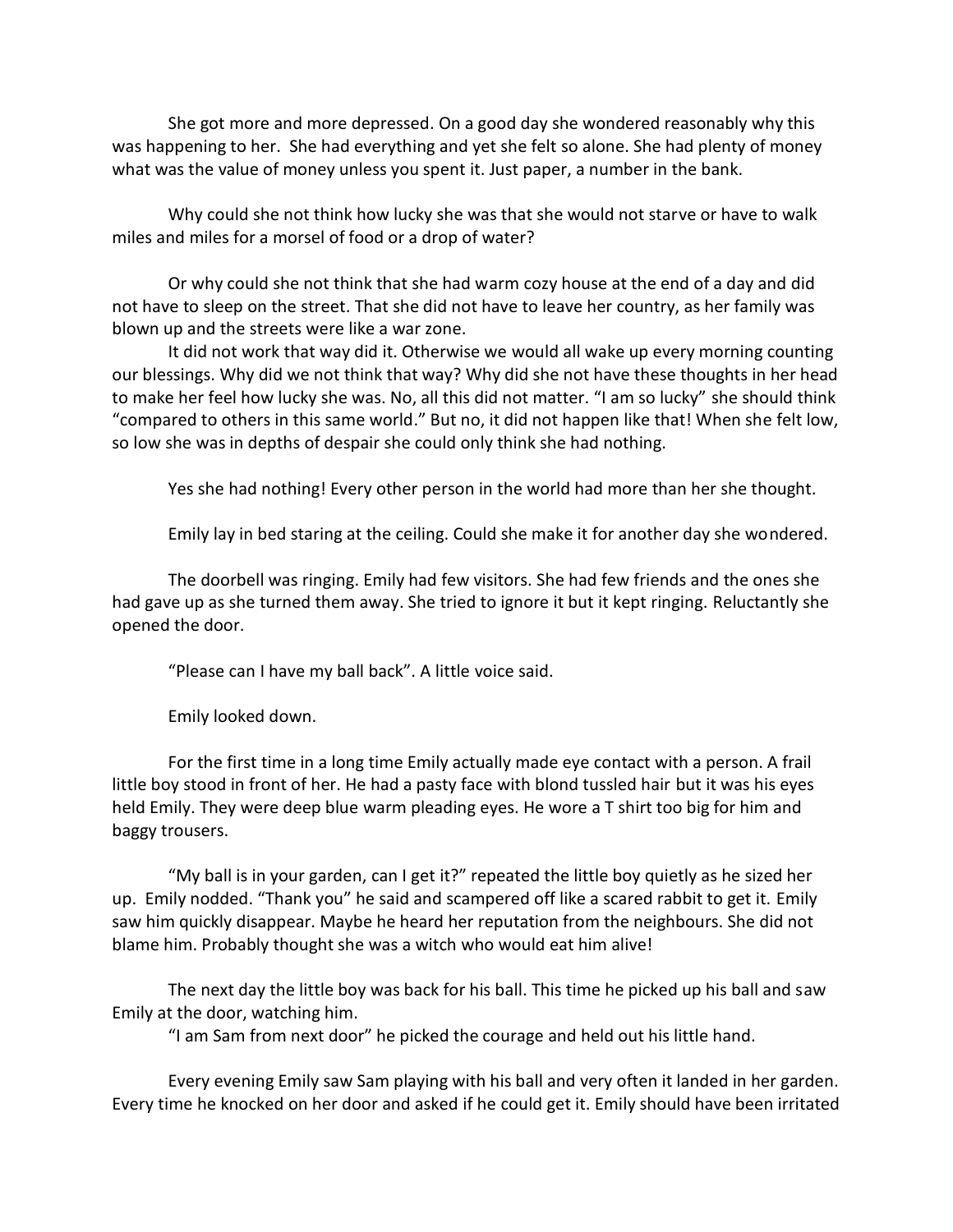by this but surprisingly she looked forward to these brief encounters. After a while it became a regular event.

One day Sam was early.

"Summer holidays" he said "Shall we go to the beach today?" The beach was just a short walk from the house. Emily was surprised at the invitation. She could not turn down his eager offer. So off they both went. Sam said he had to be back by lunchtime.

It was at the busy beach Lots of kids on holiday were making sand castles. The water was warm and Sam splashed about under Emily's watchful eye. It seemed very natural for Emily to do this. "Where did all this come from?" Emily always thought she did not have a single maternal bone in her body!

The following day Sam arrived at the crack of dawn.

"Can we watch the sunrise today?" he pleaded. How could Emily refuse? They watched the sun rise over the horizon illuminating the whole beach. The warmth filled the beach and lasted the whole day. Strangely Emily felt elated. The warmth lifted her spirits. The air was filled with birds chirping from the nearby woods and the cliffs on one side of the beach. She enjoyed the morning with Sam.

Their visits to the beach became more frequent.

"Except Tuesday" Sam said "I am not allowed on Tuesday". Emily did not think about this. They watched the sunset too. The beach flooded with the moonlight. "It is so beautiful" Emily thought. She had never stopped to think about the beauty that surrounded her.

One day Sam brought a visitor.

"This is Spot my new friend" he said "We are going to the woods today". Spot was a little Jack Russel whom Sam found. "He made his way to Sam's life like me" thought Emily.

A small path led them to the woods. It felt safe with Spot there. He seemed to know his way there. Spot took them very deep into the woods, which sometimes worried Emily but Sam didn't seem concerned and he was right. Spot brought them safely back on to the right path.

One day Sam found a secret path. Well, Spot found it.

They were all walking when Spot disappeared. The trees were thick and it was getting dark. Suddenly the path widened. Sam went running after him. Soon they both were gone. Emily tried to chase after him. Just as Emily was becoming really concerned she heard a soft bark.

"Emily come here quickly" she heard Sam say. She raced to where the sound was coming from. She had to scramble through some bushes which led to a clearing. There was just enough room for her to stand on the edge. Sam had his hand on Spot's collar. Somehow they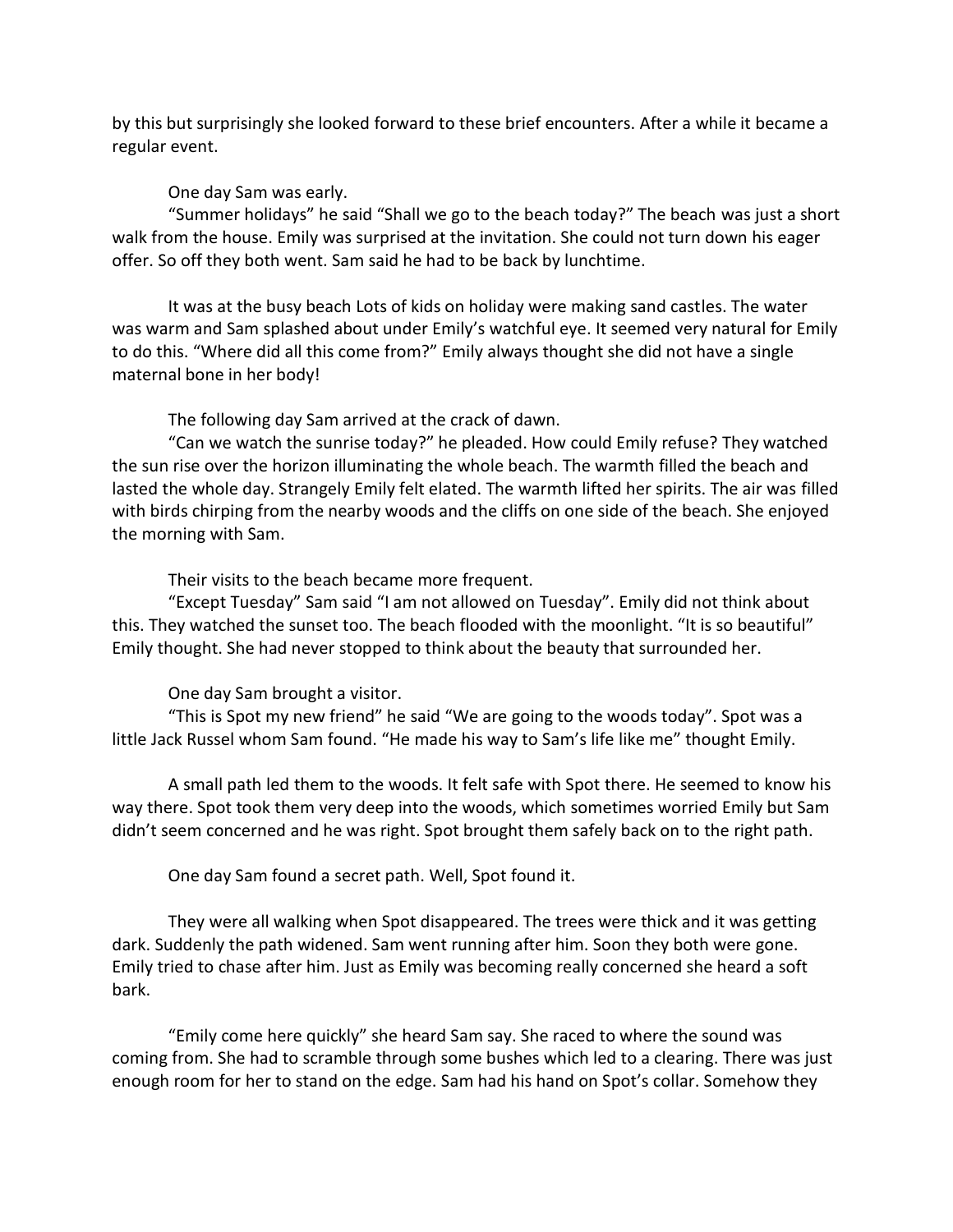had reached the edge of the cliffs. They must have reached higher than they thought in the woods.

Emily first saw the look on Sam's face. It was lit up and she soon found out why. The view that met Emily from here was breathtaking! There was a clear view of the beautiful vast beach below. The sand looked clean and white.

It was late and the beach was almost empty. There was a slight drizzle and nearly dusk. Sam's face looked very excited now.

"Emily look" he said. Emily turned to see the most beautiful rainbow stretched right across the sky. Could nature be more beautiful. Even the best artist could not paint this! It was paradise. Their secret she thought.

They sat there quietly. Even Spot sensed the breathtaking atmosphere and remained silent. Sam was mesmerized by it! Like it was heaven!

Finally, all three went home tired, Sam more than the others. They went to their very own paradise frequently. Spot took them there. He seemed to know the path well. Every time it seemed more magical!

They spent all summer visiting their secret path and Emily looked forward to these long warm days.

Little Sam had come into her life like a beacon. He led her out from a world of darkness.

She did not see Sam for a few days. His ball was in her garden but there was no sign of him. Not like him she thought.

Suddenly her thoughts were interrupted by the doorbell. She rushed to open the door. She could not see Sam. There was a young woman there Emily sensed something was wrong.

"Are you Emily?" she said. "I am Sam's mother.

"It did not make sense. Where is Sam" she thought.

"I am afraid Sam lost his battle with cancer. Sam died last night." She said "He wanted you to have Spot." As she handed him over to Emily.

Emily's world collapsed around her. "Was this a bad dream" she thought. It all seemed so unreal. Like one of her days when she could not tell what was real and what was not.

In the days that followed all that Emily could remember was Spot running into her kitchen like it was his new home. It was all a blur. Sam, her Sam had left her. It was all her fault.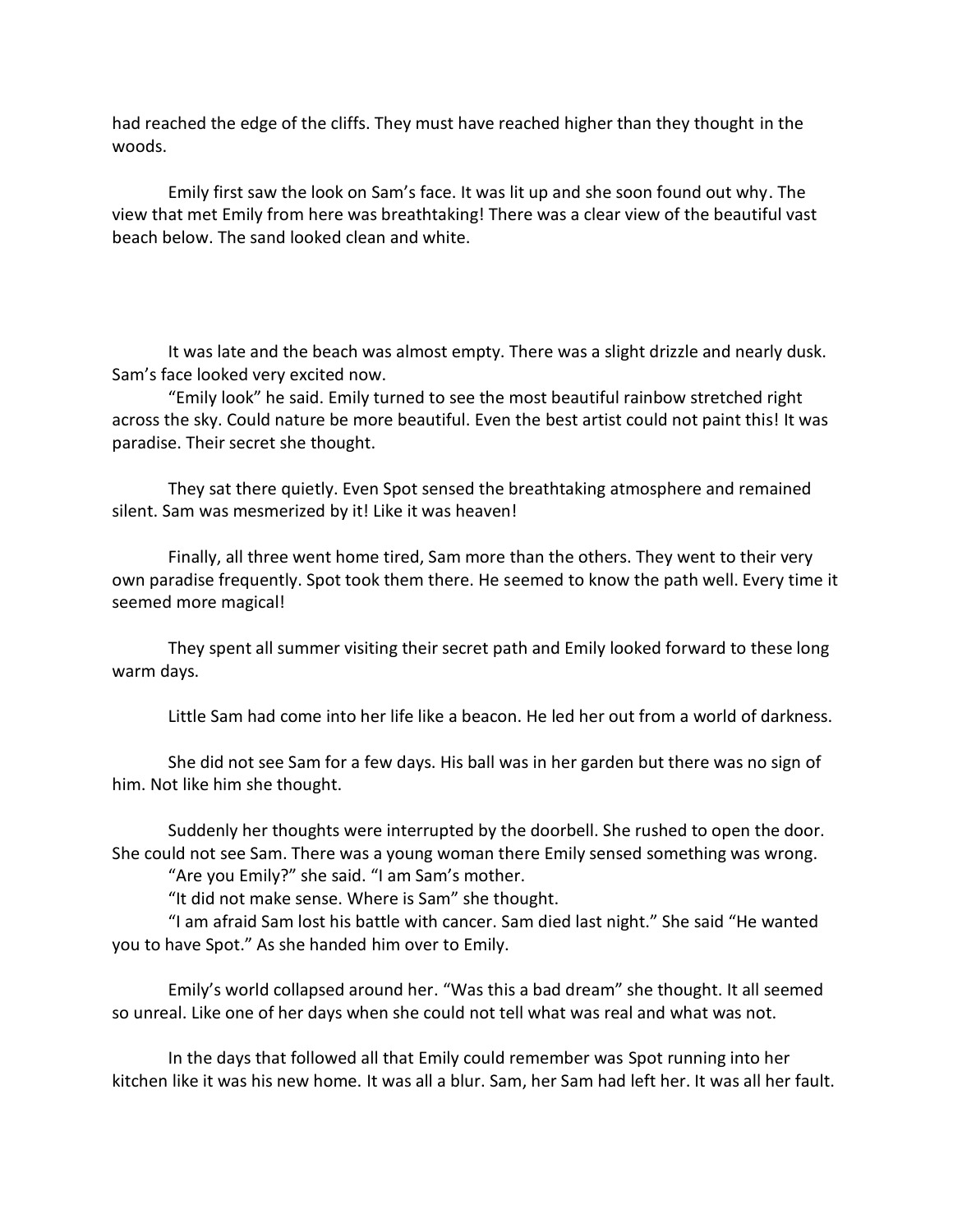If she had been a friendly person she would have known about this. She learned later that Sam had an inoperable brain tumor and his mother brought him here to spend his last days.

So the little boy knew all along and yet was so happy. He never complained about anything. Emily was heartbroken. What now she thought. She was rock bottom again. She had not said goodbye to Sam.

This time she was close to taking her own life. As she lay in her bed she felt something warm on her face. She opened her eyes to see Spot licking her face. He had a look of sadness but it also said pull yourself together. Spot fetched the lead.

She found herself getting dressed and heading to the beach with Spot. It was a warm sunny day. She heard laughter as children played. Life goes on, they say. She was reminded of the happy times she had with Sam. The little boy had taught her to value what was all around her. He had opened her eyes to the beauty that was always there. He had showed this to her. She would not let the little boy down. The sun had risen in her life and Sam had shown her that.

They went to their secret path. It was as beautiful as ever. Emily picked some wild flowers.

"Goodbye Sam. Thank you my friend" she whispered.

Emily returned home feeling strangely uplifted.

She would not go back to the black hole. Yes she would survive. Sam had not failed her.

Spot raced ahead. Sam's ball was in the garden but Sam would not be back for it!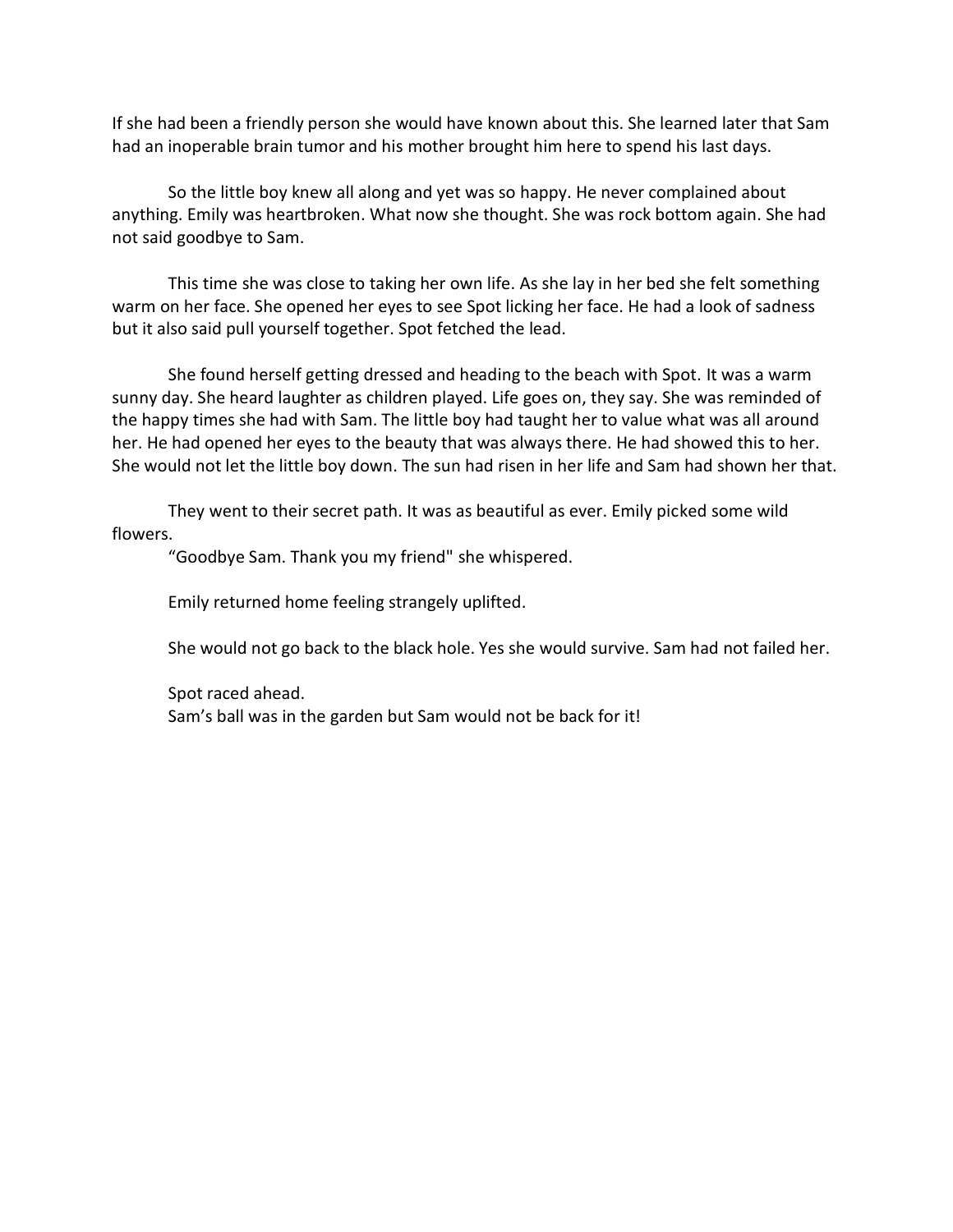

## I'm Not Coming Back By Ken Sidebottom

Entering the golf clubhouse after a lapse of three years didn't concern Eddie Clayton, even though he knew few members would welcome him. The steward was sitting behind the bar engrossed in the morning paper, unaware of his presence.

'Anybody working in here?' asked Eddie.

Jack Taylor's jaw dropped. 'Good grief, Eddie, where have you escaped from?'

'Very funny, I'm back, renewed my subscription and ready to start playing again. I intend to get a bit of weight off and take a couple of lessons from the pro. A changed Eddie Clayton stands before you.'

'What do you mean changed?'

'What I say, a new man. I've had a good run but a wise man knows when to call it a day.' 'Do you mean with that receding grey hair and expanding waistline, you're getting past

it?'

'I'm a fraction overweight,' said Eddie 'and some women consider middle age and grey hair a sign of masculinity, and experience.'

'Who am I to doubt such words of wisdom?' said Jack. 'Is Helena aware of this transformation; I take it you're still together?'

'She will be, and yes we are. She's been very patient, and I'm going to try and make it up to her. I might not have been the best of husbands, I admit that, but it's not too late to make amends.'

'The best of husbands, that's a laugh. I don't know how she's put up with you all this time. You've been womanizing for as long as I've known you, and what about all the other people you've crossed? There's one or two in here who'd gladly wrap a nine iron round your neck – men and women.'

'That's all in the past, Jack and I don't intend to dwell on it. I hope you're not going to rake up that business with your wife again. It wasn't all one sided you know; I did you a bloody good turn in the end. You're better off without her.'

'Maybe I am but we were supposed to be best of mates!'

'Look, Jack, I've come here to renew a few friendships and move on from all that. If it offends anyone then that's their problem, not mine. I'm here and I'm staying.'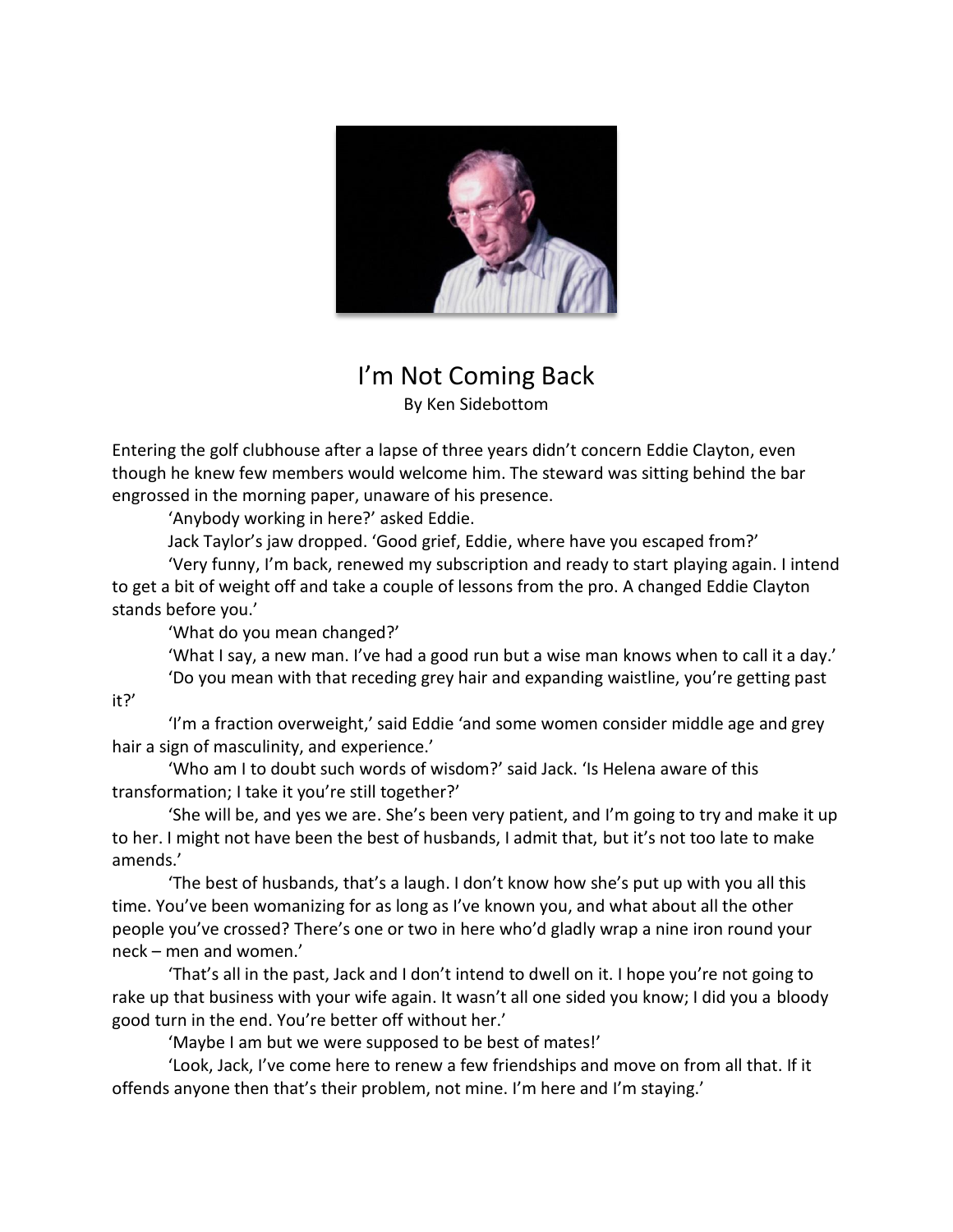'You're welcome back as far as I'm concerned. This place could do with brightening up a bit, but stick to playing golf.'

'Thanks Jack.' The two old friends shook hands.

'When do you intend to start playing again?'

'Not until me and Helena have celebrated our  $30<sup>th</sup>$  wedding anniversary on the seventh of May. I've booked a long weekend at the Sheraton Park Hotel, London. It's cost me a packet; three nights all inclusive, tickets for a show a ride on the London Eye and a trip down the Thames. There's not much change out of four grand.'

'Do you think that makes up for all your years of philandering?'

'It's a start. I've always looked after her and the kids. She's never been short of anything.'

'Except a faithful husband.'

'Oh, come on Jack, give me a break.'

Eddie left soon afterwards and called at the florist for a bunch of flowers. Helena accepted them and gave him a peck on the cheek.

'They're beautiful,' she said, 'how nice of you. 'What's brought this on?'

'Just a pre-anniversary present,' he said taking her hand. 'I've decided we should celebrate our thirtieth and booked a long weekend in London. I won't tell you all the details; it will be more of a surprise.'

'Well I'm in shock, are you sure there isn't something you ought to be telling me?'

'No, I can promise you that this is all above board. Something I've been thinking about for a long time.'

'You'll have to give me some idea what to expect, so I know what to take.'

Eddie pulled out his wallet and handed Helena a wad of notes. 'Here, there's three hundred quid, get your hair done and whatever else, but make sure you get a new evening gown and take your best jewelry. That's all I'm saying for now.'

The weeks went by and on the day before the intended trip, Eddie came home early to pack and prepare for an early morning start. On entering the house he realized immediately something was amiss. He called out for his wife and dashed upstairs, only to find an envelope on the bed. He ripped it open and read the following words.

## *Dear Eddie,*

*It was good of you to book us a weekend away. It was certainly a big surprise. Sadly though it has come much too late; I have suffered from your affairs far too long. Sometime ago I decided I'd had enough. It's taken me a long time to pick up the courage, but by the time you read this I'll be on my way to Tenerife. I'm sorry, Eddie; but I'm not coming back. Helena*